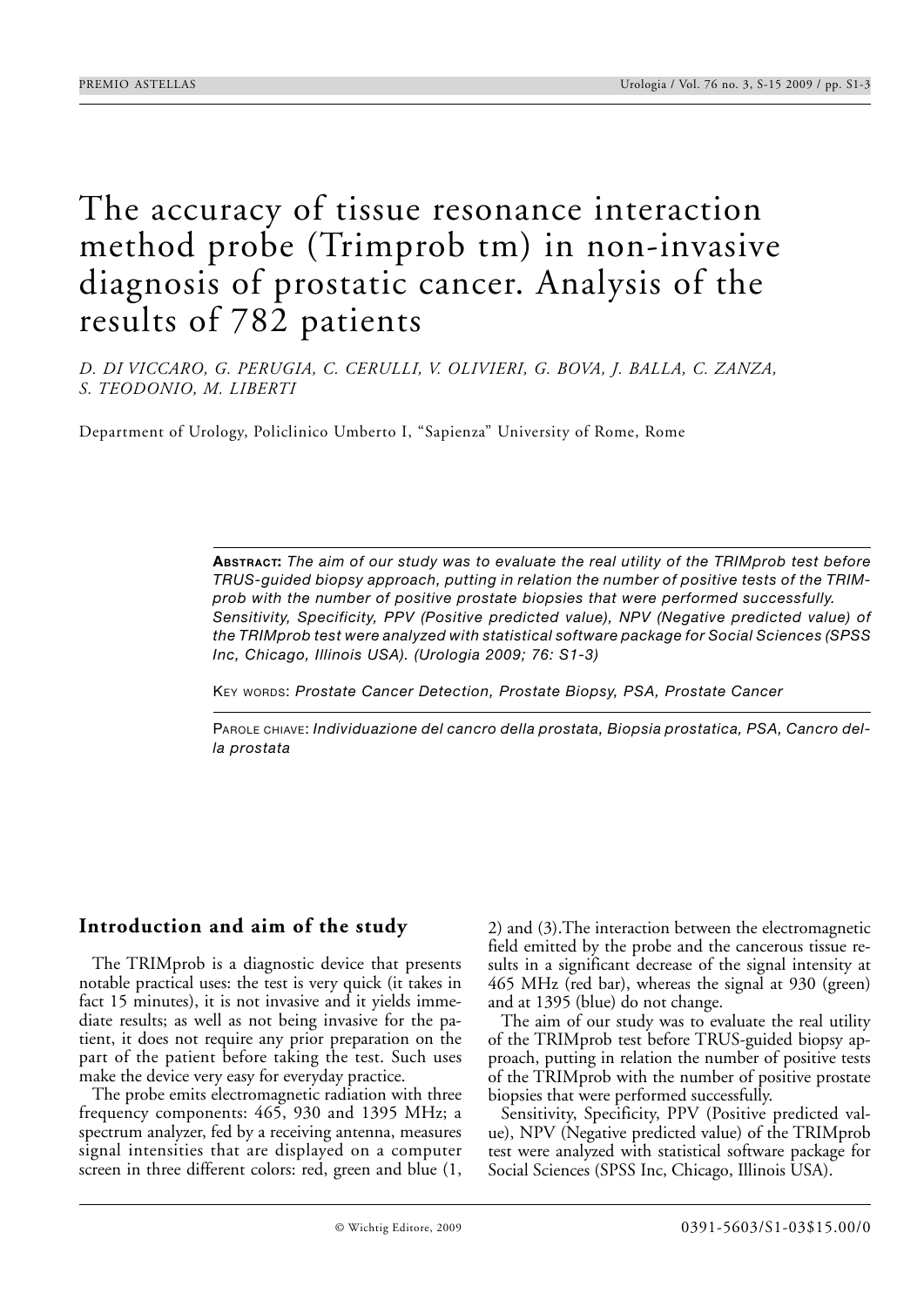## **Materials and Methods**

In 1992 Clarbruno Vedruccio, an Italian physicist, patented a maser for the electromagnetic detection of biologic tissue anomalies (4), (59 and (6). The equipment, named TRIMPROB (Finmeccanica, Rome, Italy) is composed of a non-linear oscillator disposed into a cylindrical probe, a radiofrequency spectrum analyzer, and a dedicated computer software (Fig. 1).

Cases of prostate cancer increase with age, therefore we are dealing with a disease typical of older men that is often underestimated. Hidden prostate cancer is more common than clinical prostate cancer. It has been esti-



**Fig. 1 -** *The TRIMPROB device, consisting of a battery-operated probe, a receiver and a control computer with software for data acquisition and calculation.*



**Fig. 2 -** *The patients who were tested with the TRIMPROB were dressed only in underwear to reduce the contact between probe and perineum region, standing with their legs slightly apart while the operator remained behind the patient with the probe in his hand.*

mated that 15-45% of male patients who died for other causes had a prostate tumor not clinically present.

In our study the TRIMprob was performed by a single operator who always used the same method with a transperineal approach. The patients who underwent the test were dressed in underwear only, standing with their legs slightly apart while the operator remained behind the patient with the probe in his hand (Fig. 2).

Prostate biopsy was performed under local anesthetic (10 mL of 1% Lidocaine with a 22-gauge needle) and following TRUS-guided approach. All patients underwent 18-core biopsy with a 16-gauge needle. The prostate biopsy with TRU-CUT needle has the advantage of taking a large amount of tissue for the later histological analysis and prognosis (7).

#### **Results**

From November 2006 to October 2008, 782 patients were selected from ages ranging from 55 to 80, who came in our Urology clinic suffering from urinary tract syndrome. All undertook TRIMprob tests. 550 patients had a normal result whilst the remaining 238 had significant reduction of the frequency type I in one or more prostate regions; these were then invited to take a TRUS-guided biopsy. Of these 238 patients, 6 died for causes not related to prostate-related disease. Only 128 patients who were informed of the study, of median age 62.22 years (range 55-80), with a average PSA total of 5.65 ng/ml (range 0.9-17.8) and not always with a negative rectal exploration, had accepted to undertake a TRUS-guided 18-core biopsy. We have excluded from our study 7 patients having the following histological responses: HGPIN- High Grade Prostate Intraepithelial Neoplasia (3 patients), LG PIN (2 patients), ASAP- Atypical Small Acinar Proliferation (2 patients). We had divided the 128 patients into two groups on the PSA total value: the first group of 34 patients had PSA totals <4 ng/mL (26.6%) and the second group of 94 patients had PSA totals >4 ng/mL(73.4%).

TRUS-guided biopsy was performed as random technique when there were no clear hypoecogenic prostatic areas with 9 cores on the left prostatic lobe and 9 on the right prostatic lobe. Of the 128 TRUSguided biopsy performed, 54 resulted positive for prostate cancer  $(42.1\%)$  whilst 74 negative  $(57.9\%).$ 

From these results it emerges that sensitivity and specificity of the TRIMprob test rise for PSA total value > 4ng/ml and the VPN is surprisingly equal to 83.8% (Tab. I).